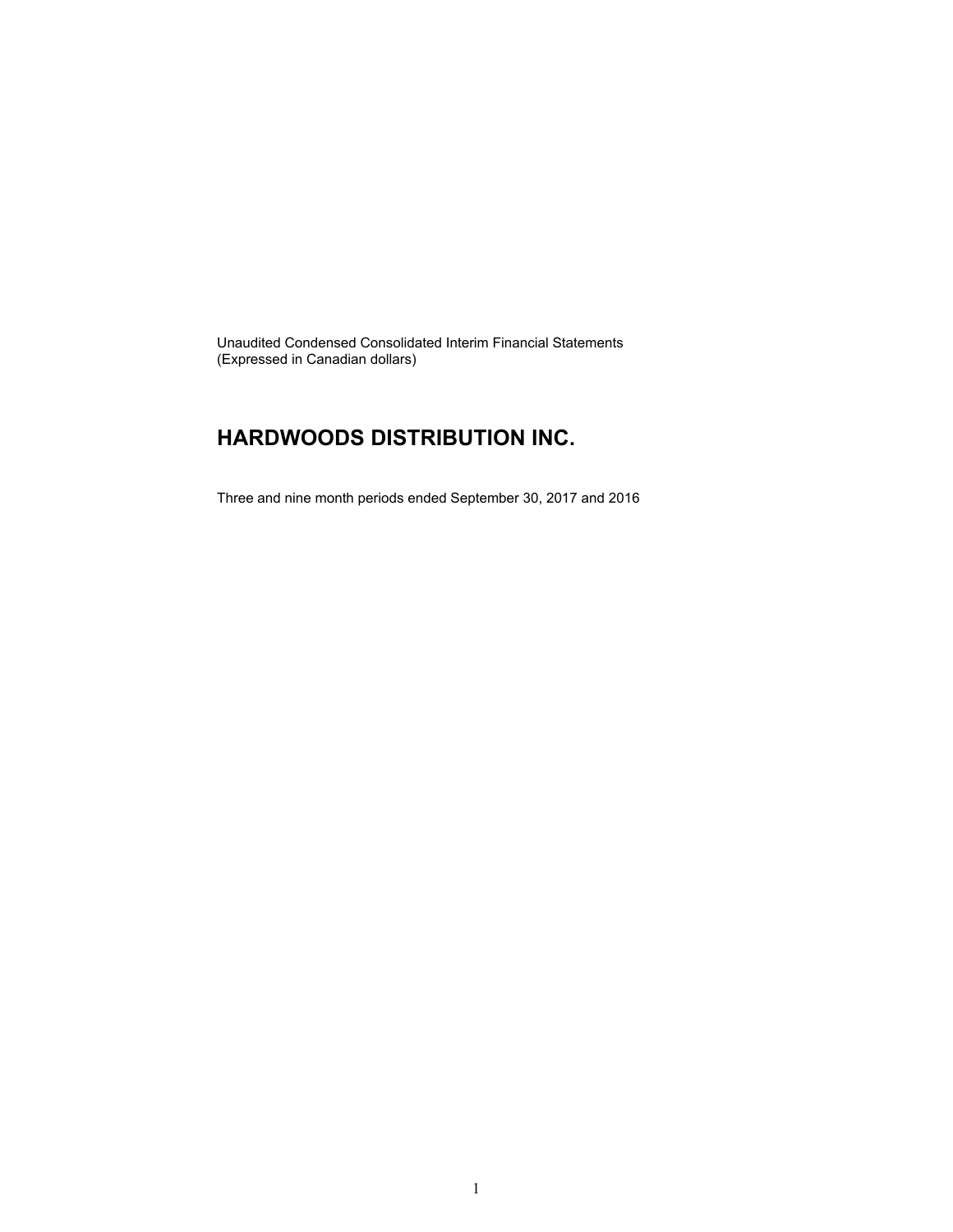Unaudited Condensed Consolidated Interim Statements of Financial Position

(Expressed in thousands of Canadian dollars)

|                                            | Note           | September 30,<br>2017 |                           | December 31,<br>2016 |
|--------------------------------------------|----------------|-----------------------|---------------------------|----------------------|
| Assets                                     |                |                       |                           |                      |
| Current assets:                            |                |                       |                           |                      |
| Cash                                       |                | \$<br>322             | \$                        | 766                  |
| Accounts and other receivables             | 6              | 107,139               |                           | 94,534               |
| Income taxes receivable                    |                | 686                   |                           |                      |
| Inventories                                | $\overline{7}$ | 173,715               |                           | 164,547              |
| Prepaid expenses                           |                | 4,849                 |                           | 2,689                |
| Total current assets                       |                | 286,711               |                           | 262,536              |
| Non-current assets:                        |                |                       |                           |                      |
| Non-current receivables                    | 6              | 1,508                 |                           | 1,378                |
| Property, plant and equipment              |                | 20,567                |                           | 20,710               |
| Intangible assets                          | 4              | 17,249                |                           | 20,114               |
| Deferred income taxes                      |                | 7,758                 |                           | 11,631               |
| Goodwill                                   | 4              | 51,402                |                           | 54,707               |
| Total non-current assets                   |                | 98,484                |                           | 108,540              |
| <b>Total assets</b>                        |                | \$<br>385,195         | \$                        | 371,076              |
| Liabilities                                |                |                       |                           |                      |
| Current liabilities:                       |                |                       |                           |                      |
| Bank indebtedness                          | 8              | \$<br>107,623         | -\$                       | 97,886               |
| Accounts payable and accrued liabilities   |                | 40,055                |                           | 40,978               |
| Income taxes payable                       |                |                       |                           | 1,949                |
| Finance lease obligation                   |                | 1,178                 |                           | 1,055                |
| Dividend payable                           | 5              | 1,549                 |                           | 1,332                |
| <b>Total current liabilities</b>           |                | 150,405               |                           | 143,200              |
| Non-current liabilities:                   |                |                       |                           |                      |
| Finance lease obligation                   |                | 791                   |                           | 905                  |
| Other liabilities                          |                | 528                   |                           | 972                  |
| Total non-current liabilities              |                | 1,319                 |                           | 1,877                |
| <b>Total liabilities</b>                   |                | 151,724               |                           | 145,077              |
| Shareholders' equity                       |                |                       |                           |                      |
| Share capital                              | 9(a)           | 112,518               |                           | 112,362              |
| Contributed surplus                        |                | 105,837               |                           | 104,333              |
| Retained earnings (deficit)                |                | 6,523                 |                           | (14, 258)            |
| Accumulated other comprehensive income     |                | 8,593                 |                           | 23,562               |
| Shareholders' equity                       |                | 233,471               |                           | 225,999              |
| Total liabilities and shareholders' equity |                | \$<br>385,195         | $\boldsymbol{\mathsf{S}}$ | 371,076              |
| Subsequent events (note 5)                 |                |                       |                           |                      |

Contingency (note 14)

The accompanying notes are an integral part of these condensed consolidated interim financial statements.

Approved on behalf of the board of directors:

**(Signed) GRAHAM M. WILSON** Director **(Signed) WILLIAM R. SAUDER** Director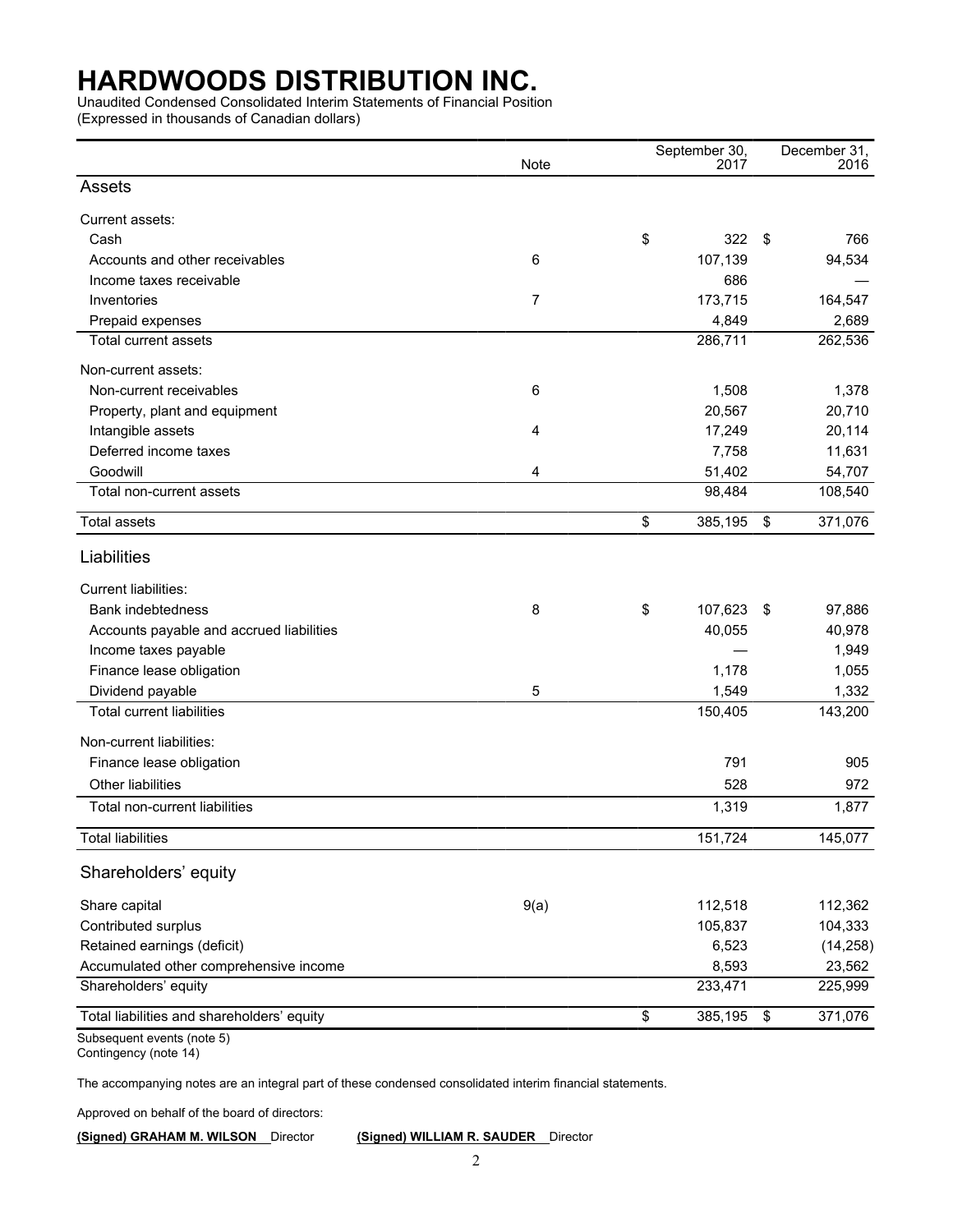Unaudited Condensed Consolidated Interim Statements of Comprehensive Income

(Expressed in thousands of Canadian dollars)

|                                                     |      | Three months ended |                       |                       | Nine months ended     |                       |  |
|-----------------------------------------------------|------|--------------------|-----------------------|-----------------------|-----------------------|-----------------------|--|
|                                                     | Note |                    | September<br>30, 2017 | September<br>30, 2016 | September<br>30, 2017 | September<br>30, 2016 |  |
| Sales                                               | 11   | \$                 | 257,250 \$            | 235,428               | \$<br>789,608 \$      | 549,872               |  |
| Cost of goods sold                                  | 7    |                    | (209, 698)            | (191, 583)            | (642, 236)            | (449, 617)            |  |
| Gross profit                                        |      |                    | 47,552                | 43,845                | 147,372               | 100,255               |  |
| Operating expenses:                                 |      |                    |                       |                       |                       |                       |  |
| Selling and distribution                            |      |                    | (26, 451)             | (24, 703)             | (79, 769)             | (52, 945)             |  |
| Administration                                      |      |                    | (9, 249)              | (7, 141)              | (27, 909)             | (17, 141)             |  |
|                                                     |      |                    | (35,700)              | (31, 844)             | (107, 678)            | (70,086)              |  |
| Profit from operations                              |      |                    | 11,852                | 12,001                | 39,694                | 30,169                |  |
| Finance expense                                     | 10   |                    | (777)                 | (629)                 | (2, 238)              | (1, 167)              |  |
| Finance income                                      | 10   |                    | 147                   | 663                   | 413                   | 370                   |  |
| Net finance expense                                 |      |                    | (630)                 | 34                    | (1,825)               | (797)                 |  |
| Profit before income taxes                          |      |                    | 11,222                | 12,035                | 37,869                | 29,372                |  |
| Income tax expense:                                 |      |                    |                       |                       |                       |                       |  |
| Current                                             |      |                    | (2,361)               | (3,844)               | (9,374)               | (9,740)               |  |
| Deferred                                            |      |                    | (1, 549)              | (895)                 | (3, 485)              | (2, 347)              |  |
|                                                     |      |                    | (3,910)               | (4, 739)              | (12, 859)             | (12,087)              |  |
| Net Profit                                          |      |                    | 7,312                 | 7,296                 | 25,010                | 17,285                |  |
| Other comprehensive income:                         |      |                    |                       |                       |                       |                       |  |
| Exchange differences translating foreign operations |      |                    | (7,993)               | 1,838                 | (14,969)              | (5, 762)              |  |
| Total comprehensive (loss) income                   |      | \$                 | $(681)$ \$            | 9,134                 | \$<br>10,041 \$       | 11,523                |  |
| Basic net profit per share                          | 9(c) | \$                 | $0.34$ \$             | 0.35                  | \$<br>$1.17$ \$       | 0.96                  |  |
| Diluted net profit per share                        | 9(c) | \$                 | $0.34$ \$             | 0.35                  | \$<br>$1.16$ \$       | 0.95                  |  |

The accompanying notes are an integral part of these condensed consolidated interim financial statements.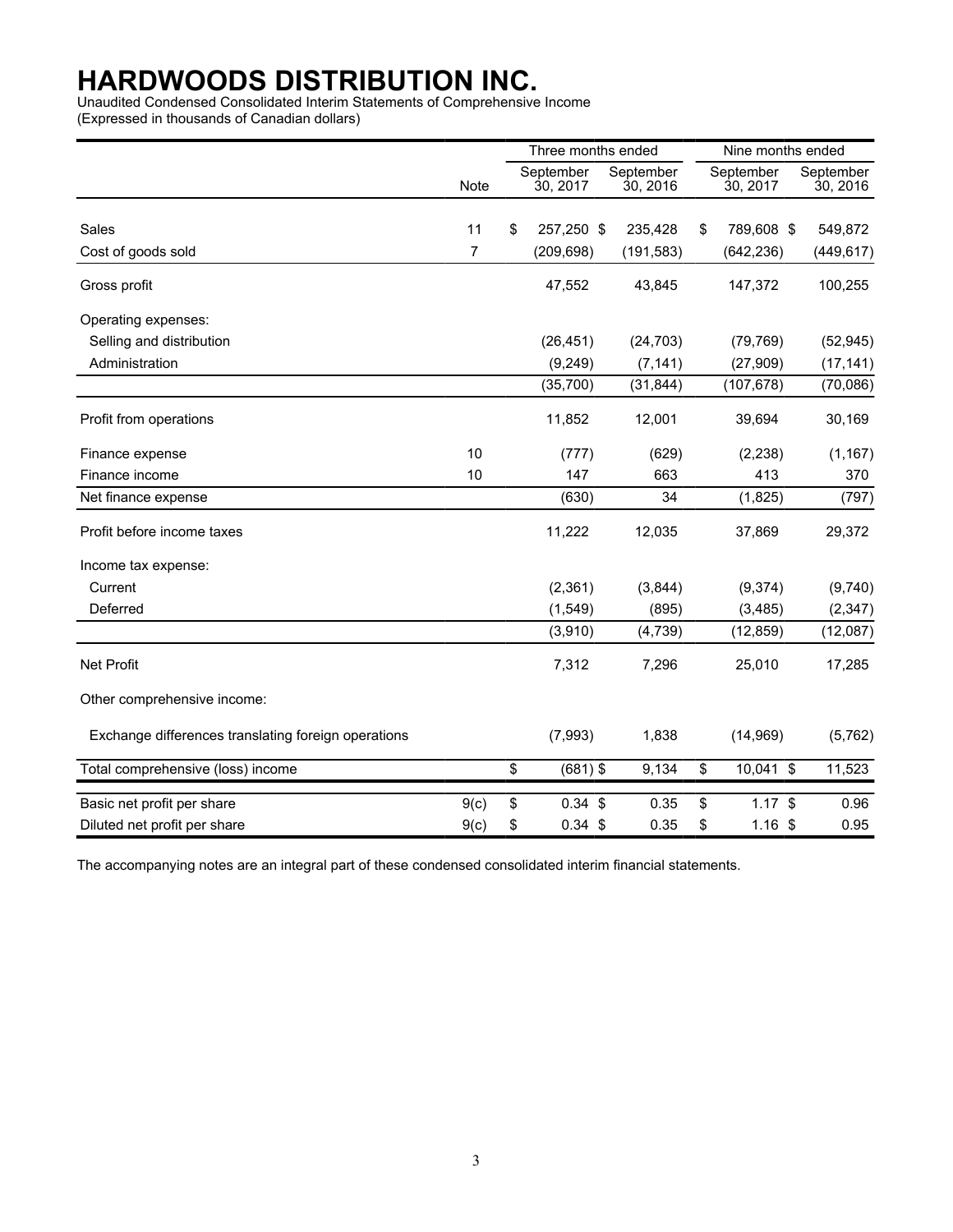Unaudited Condensed Consolidated Interim Statements of Changes in Shareholders' Equity (Expressed in thousands of Canadian dollars)

#### Nine month periods ended September 30, 2017 and 2016

|                                                                                         |             |                  |                        | Accumulated<br>other<br>comprehensive<br>income - | Retained                 |                       |
|-----------------------------------------------------------------------------------------|-------------|------------------|------------------------|---------------------------------------------------|--------------------------|-----------------------|
|                                                                                         | <b>Note</b> | Share<br>capital | Contributed<br>surplus | translation<br>reserve                            | earnings<br>(deficit)    | Total                 |
| Balance at January 1, 2017                                                              |             | \$112,362        | \$<br>104,333          | \$<br>23,562                                      | \$                       | $(14,258)$ \$ 225,999 |
| Share based compensation expense                                                        | 9(b)        |                  | 1,947                  |                                                   |                          | 1,947                 |
| Shares issued pursuant to LTIP                                                          |             | 156              | (156)                  |                                                   |                          |                       |
| Shares reclassified to liabilities                                                      |             |                  | (287)                  |                                                   |                          | (287)                 |
| Profit for the period                                                                   |             |                  |                        |                                                   | 25,010                   | 25,010                |
| Dividends declared                                                                      |             |                  |                        |                                                   | (4,229)                  | (4,229)               |
| Translation of foreign operations                                                       |             |                  |                        | (14, 969)                                         |                          | (14, 969)             |
| Balance at September 30, 2017                                                           |             | \$112,518        | \$<br>105,837          | \$<br>8,593                                       | \$<br>6,523              | \$233,471             |
| Balance at January 1, 2016                                                              |             | 46,859<br>\$     | \$<br>105,547          | \$<br>23,903                                      | (33, 361)<br>\$          | \$142,948             |
| Share based compensation expense                                                        | 9(b)        |                  | 980                    |                                                   |                          | 980                   |
| Shares issued in connection with the bought deal<br>financing, net of share issue costs |             | 54,458           |                        |                                                   |                          | 54,458                |
| Shares issued pursuant to the Rugby acquisition                                         |             | 9,091            |                        |                                                   |                          | 9,091                 |
| Shares issued pursuant to LTIP                                                          |             | 214              | (214)                  |                                                   |                          |                       |
| Deferred tax recovery on share issue costs                                              |             | 807              |                        |                                                   |                          | 807                   |
| Profit for the period                                                                   |             |                  |                        |                                                   | 17,285                   | 17,285                |
| Dividends declared                                                                      |             |                  |                        |                                                   | (3, 427)                 | (3, 427)              |
| Translation of foreign operations                                                       |             |                  |                        | (5,762)                                           |                          | (5, 762)              |
| Balance at September 30, 2016                                                           |             | \$111,429        | \$<br>106,313          | \$<br>18,141                                      | $$$ (19,503) $$$ 216,380 |                       |

The accompanying notes are an integral part of these condensed consolidated interim financial statements.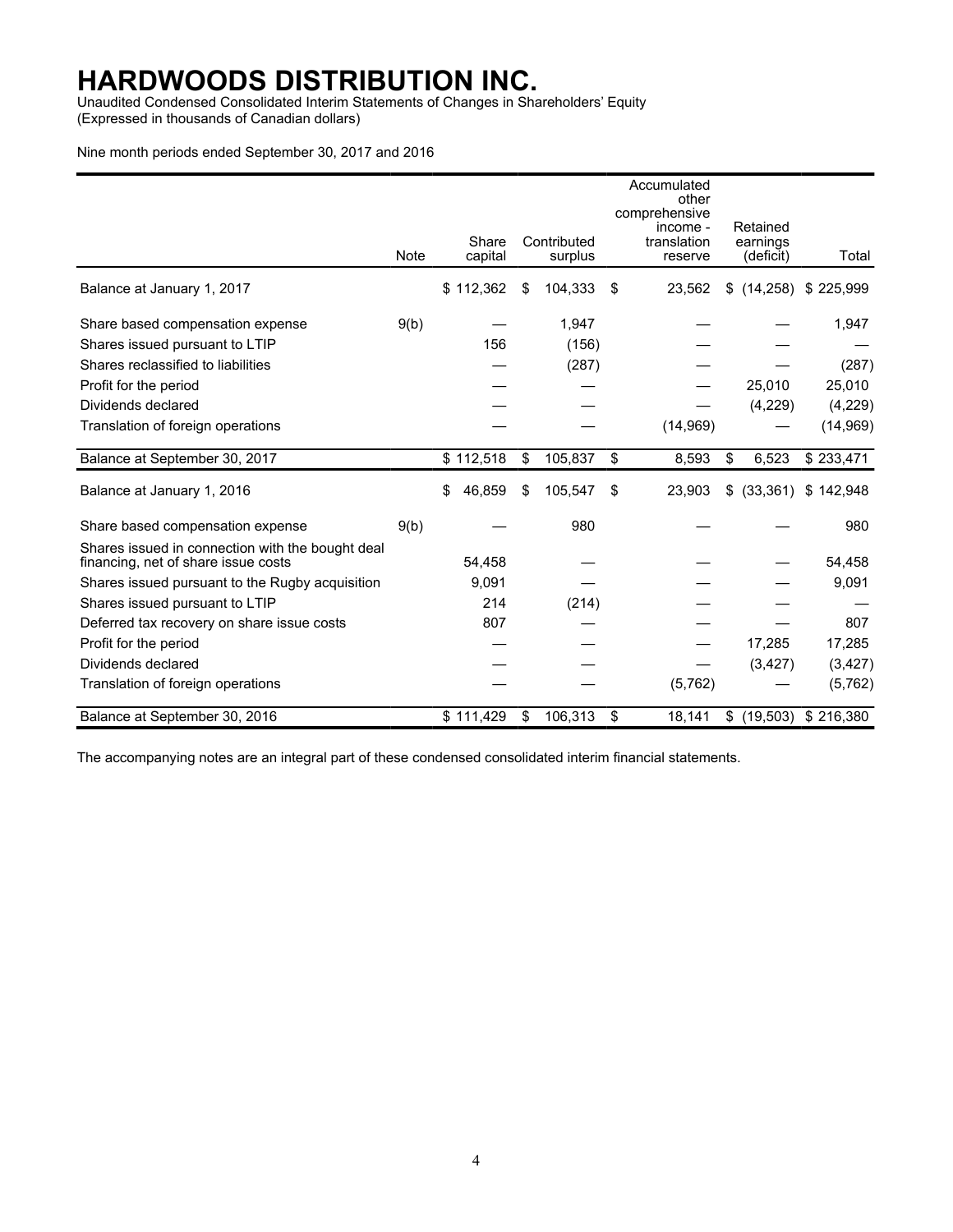Unaudited Condensed Consolidated Interim Statements of Cash Flows

(Expressed in thousands of Canadian dollars)

|                                                       |      | Three months ended |                       |                       | Nine months ended     |                       |  |  |
|-------------------------------------------------------|------|--------------------|-----------------------|-----------------------|-----------------------|-----------------------|--|--|
|                                                       | Note |                    | September<br>30, 2017 | September<br>30, 2016 | September<br>30, 2017 | September<br>30, 2016 |  |  |
| Cash flow from operating activities:                  |      |                    |                       |                       |                       |                       |  |  |
| Profit for the period                                 |      | \$                 | 7,312 \$              | 7,296                 | \$<br>25,010 \$       | 17,285                |  |  |
| Adjustments for:                                      |      |                    |                       |                       |                       |                       |  |  |
| Depreciation and amortization                         |      |                    | 1,504                 | 1,185                 | 4,896                 | 2,681                 |  |  |
| Gain on sale of property, plant and equipment         |      |                    | (72)                  | (44)                  | (153)                 | (191)                 |  |  |
| Share-based compensation expense                      | 9(b) |                    | 1,699                 | 325                   | 2,731                 | 980                   |  |  |
| Income tax expense                                    |      |                    | 3,910                 | 4,739                 | 12,859                | 12,087                |  |  |
| Net finance expense (income)                          | 10   |                    | 630                   | (34)                  | 1,825                 | 797                   |  |  |
| Interest received                                     |      |                    | 122                   | 127                   | 348                   | 295                   |  |  |
| Interest paid                                         |      |                    | (737)                 | (413)                 | (1,970)               | (894)                 |  |  |
| Income taxes paid                                     |      |                    | (3,046)               | (2,615)               | (11,980)              | (10, 714)             |  |  |
|                                                       |      |                    | 11,322                | 10,566                | 33,566                | 22,326                |  |  |
| Changes in non-cash working capital:                  |      |                    |                       |                       |                       |                       |  |  |
| Accounts receivable                                   |      |                    | 2,261                 | 335                   | (17, 646)             | (11, 306)             |  |  |
| Inventories                                           |      |                    | (5,702)               | (2, 431)              | (11, 400)             | (7, 499)              |  |  |
| Prepaid expenses                                      |      |                    | (605)                 | 148                   | (2, 341)              | (1, 163)              |  |  |
| Accounts payable and accrued liabilities              |      |                    | (4,866)               | 282                   | (4,673)               | 7,794                 |  |  |
|                                                       |      |                    | (8,912)               | (1,666)               | (36,060)              | (12, 174)             |  |  |
| Net cash provided by (used in) operating activities   |      |                    | 2,410                 | 8,900                 | (2, 494)              | 10,152                |  |  |
| Cash flow from financing activities:                  |      |                    |                       |                       |                       |                       |  |  |
| Increase in bank indebtedness                         |      |                    | 6,419                 | 66,673                | 16,444                | 70,210                |  |  |
| Principle payments on finance lease obligation        |      |                    | (290)                 | (462)                 | (863)                 | (1, 113)              |  |  |
| Note repayment                                        |      |                    | (80)                  |                       | (386)                 |                       |  |  |
| Issue of common shares, net of share issue costs      | 9(a) |                    |                       | 63,549                |                       | 63,549                |  |  |
| Dividends paid to shareholders                        | 5    |                    | (1, 335)              | (1, 172)              | (4,012)               | (3,017)               |  |  |
| Net cash provided by financing activities             |      |                    | 4,714                 | 128,588               | 11,183                | 129,629               |  |  |
| Cash flow from investing activities:                  |      |                    |                       |                       |                       |                       |  |  |
| Additions to property, plant and equipment            |      |                    | (995)                 | (730)                 | (1,831)               | (2,717)               |  |  |
| Proceeds on disposal of property, plant and equipment |      |                    | 94                    | 155                   | 353                   | 528                   |  |  |
| <b>Business acquisition</b>                           | 4    |                    | (7, 461)              | (137,065)             | (7, 937)              | (137,065)             |  |  |
| Payments received on non-current receivables          |      |                    | 32                    | 47                    | 282                   | 148                   |  |  |
| Net cash used in investing activities                 |      |                    | (8, 330)              | (137, 593)            | (9, 133)              | (139, 106)            |  |  |
| (Decrease) increase in cash                           |      |                    | (1,206)               | (105)                 | (444)                 | 675                   |  |  |
| Cash, beginning of the period                         |      |                    | 1,528                 | 780                   | 766                   |                       |  |  |
| Cash, end of the period                               |      | \$                 | 322 \$                | 675                   | \$<br>322 \$          | 675                   |  |  |
| Supplementary information:                            |      |                    |                       |                       |                       |                       |  |  |
| Property, plant and equipment acquired under          |      |                    |                       |                       |                       |                       |  |  |
| finance leases, net of disposals                      |      | \$                 | 504 \$                | 134                   | \$<br>973 \$          | 1,047                 |  |  |

The accompanying notes are an integral part of these condensed consolidated interim financial statements.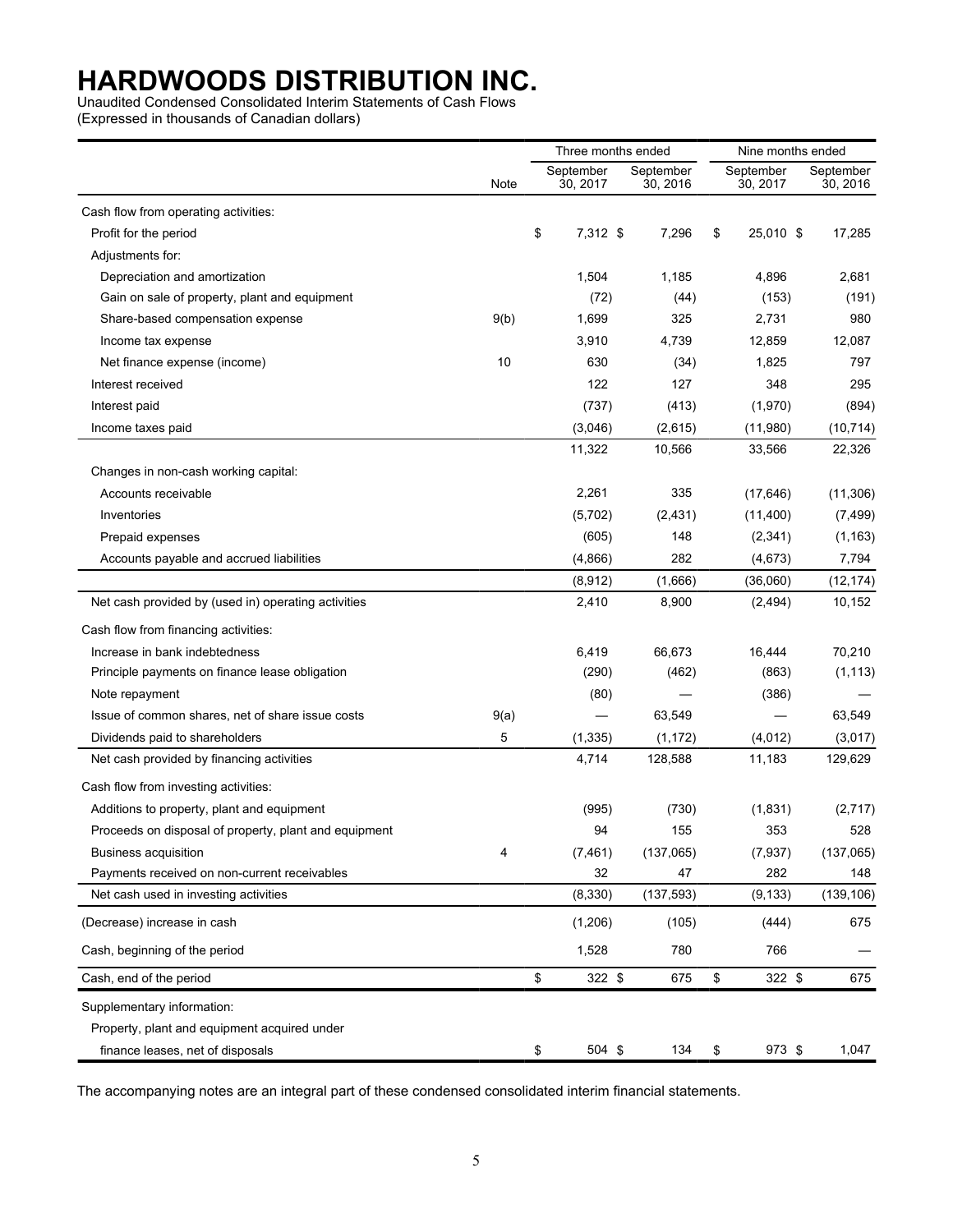Notes to Unaudited Condensed Consolidated Interim Financial Statements (Tabular amounts expressed in thousands of Canadian dollars)

Three and nine month periods ended September 30, 2017 and 2016

### **1. Nature of operations:**

Hardwoods Distribution Inc. (the "Company") is incorporated under the Canada Business Corporations Act and trades on the Toronto Stock Exchange under the symbol "HWD." The Company operates a network of 62 distribution centers in Canada and the US engaged in the wholesale distribution of architectural building products to customers that supply end-products to the residential and commercial construction markets. The Company also has a sawmill and kiln drying operation in Clinton, Michigan. The Company's principal office is located at #306, 9440 202nd Street, Langley, British Columbia V1M 4A6.

### **2. Basis of preparation:**

(a) Statement of compliance:

These condensed consolidated interim financial statements of the Company have been prepared in accordance with International Accounting Standards ("IAS 34") "Interim Financial Reporting". The disclosures contained in these condensed consolidation interim financial statements do not include all of the requirements of International Financial Reporting Standards ("IFRS") for annual financial statements, and accordingly, should be read in conjunction with the Company's annual consolidated financial statements for the year ended December 31, 2016.

The condensed consolidated interim financial statements were authorized for issue by the Board of Directors on November 10, 2017.

(b) Basis of measurement:

These condensed consolidated interim financial statements have been prepared on the historical cost basis.

(c) Functional and presentation currency:

These condensed consolidated interim financial statements are presented in Canadian dollars, which is the Company's functional currency. The Company's subsidiaries operating in the United States have a US dollar functional currency. All financial information presented in the interim financial statements, with the exception of per share amounts, has been rounded to the nearest thousand dollar.

(d) Use of estimates and judgment:

The preparation of financial statements in accordance with IFRS requires management to make judgments, estimates and assumptions that affect the application of accounting policies and the reported amounts of assets and liabilities at the date of the financial statements and the reported amounts of revenue and expenses during the reporting period. Actual amounts may differ from the estimates applied in the preparation of these interim financial statements.

Estimates and underlying assumptions are reviewed on an ongoing basis. Revisions to accounting estimates are recognized in the period in which the estimates are revised and in any future periods affected. In preparing these condensed consolidated interim financial statements, the significant judgments made by management in applying the Company's accounting policies and the key sources of estimation uncertainty are consistent with those disclosed in the Company's annual audited consolidated financial statements for the year ended December 31, 2016.

### **3. Significant accounting policies:**

The significant accounting policies that have been used in the preparation of these condensed consolidated interim financial statements are summarized in the Company's annual audited consolidated financial statements for the year ended December 31, 2016.

(a) New accounting policy:

Effective January 1, 2017, the Company adopted Recognition of Deferred Tax Assets for Unrealized Losses as an amendment to IAS 12, *Income Taxes (Amendments)*that clarify when a deductible temporary difference exists. The adoption of this amendment did not impact the Company's consolidated financial statements.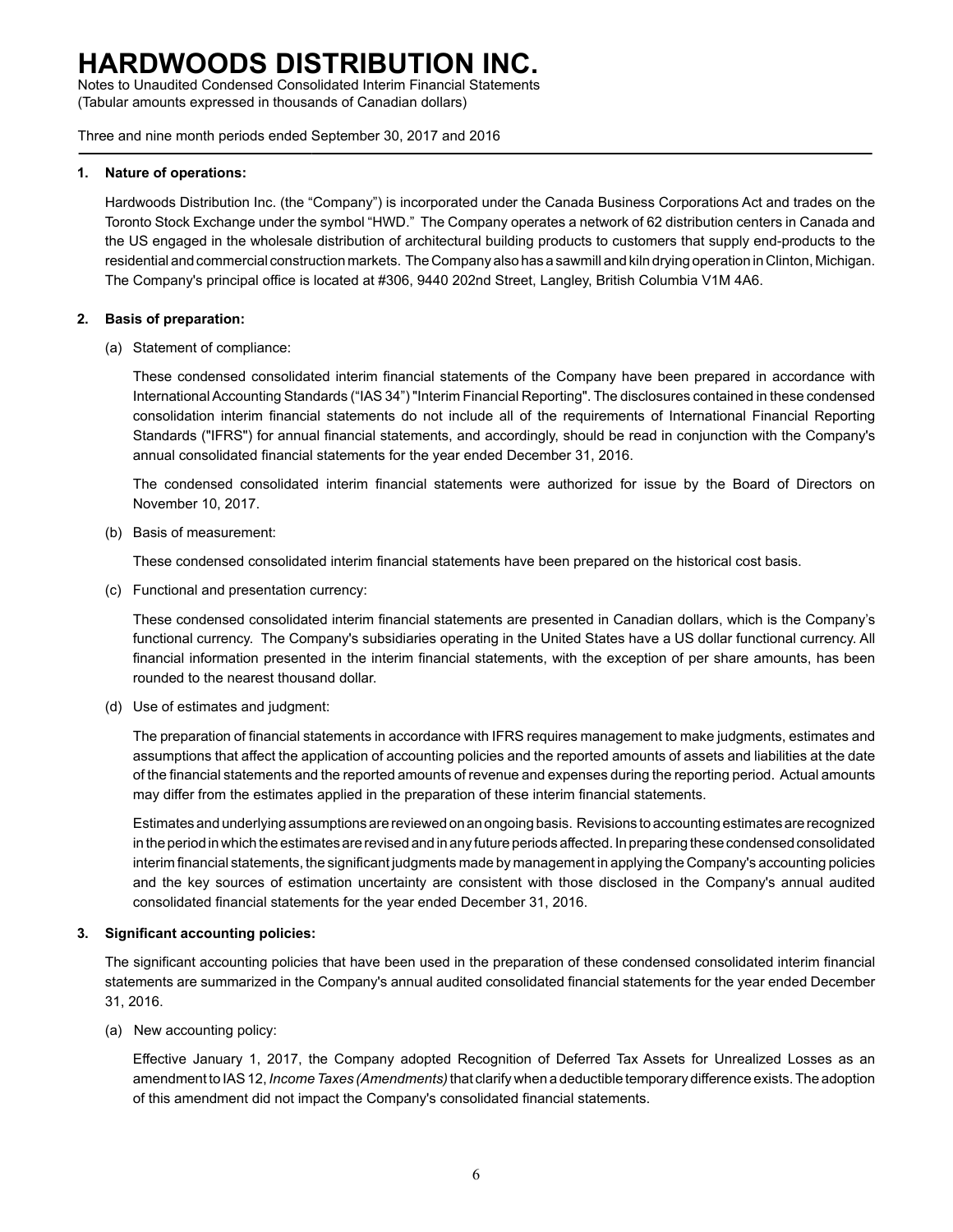Notes to Unaudited Condensed Consolidated Interim Financial Statements (Tabular amounts expressed in thousands of Canadian dollars)

Three and nine month periods ended September 30, 2017 and 2016

#### **3. Significant accounting policies (continued):**

#### (b) Future accounting pronouncements:

A number of new standards, amendments to standards and interpretations, are not yet effective for the period ended September 30, 2017, and have not been applied in preparing these condensed consolidated interim financial statements. The following pronouncements are considered by the Company to be the most significant of several pronouncements that may affect the consolidated financial statements in future periods.

### IFRS 9, *Financial Instruments ("IFRS 9")*

IFRS 9 will replace the multiple classification and measurement models in IAS 39 *Financial Instruments: Recognition and Measurement*, with a single model that has only two classification categories: amortized cost and fair value. The new standard also requires a single impairment method to be used, provides additional guidance on the classification and measurement of financial liabilities, and provides a new general hedge accounting standard.

The mandatory effective date has been set for January 1, 2018, however early adoption of the new standard is permitted. The adoption of IFRS 9 is currently not expected to have a material impact on the consolidated financial statements given the nature of the Company's operations and the types of financial instruments that it currently holds; however, the Company will continue to assess the extent of impact as the mandatory adoption date approaches. The Company expects to complete its assessment of IFRS 9 by the end of of 2017.

### IFRS 15, *Revenue from Contracts with Customers ("IFRS 15")*

IFRS 15 is effective for fiscal years commencing on or after January 1, 2018 and will replace IAS 18, *Revenue* and a number of revenue related standards and interpretations. IFRS 15 contains a single model that applies to contracts with customers and two approaches to recognizing revenue: at a point in time or over time. The model features a contractbased five-step analysis of transactions to determine whether, how much and when revenue is recognized. New estimates and judgmental thresholds have also been introduced, which may affect the amount and/or timing of revenue recognized.

IFRS 15 permits two methods of adoption: (i) the retrospective method, under which comparative periods would be restated, and the cumulative impact of applying the standard would be recognized as at January 1, 2017, the earliest period presented; and (ii) the cumulative effect method, under which comparative periods would not be restated and the cumulative impact of applying the standard would be recognized at the date of initial adoption January 1, 2018. The Company expects to use the cumulative effect method, however it continues to monitor industry developments. Any significant industry developments could change the Company's expected method of adoption.

The majority of the Company's revenue is generated from the sale of hardwood lumber, sheet goods, specialty products and non-structural architectural grade building products to customers. The Company has performed a preliminary assessment and expects that the adoption of this standard will not have an impact on the measurement of revenue generated from the sale of its products to customers and therefore, will not have an impact on earnings. The Company will continue to assess the extent of the impact as the mandatory adoption date approaches. The adoption of this standard will impact the Company's revenue disclosures as the Company will be required to disclose the judgments, and changes in judgments made in applying IFRS 15 and a reconciliation of certain balances. The Company is in the process of drafting these required disclosures. The Company expects to complete its assessment of IFRS 15 in the fourth quarter of 2017.

### IFRS 16, *Leases ("IFRS 16")*

On January 13, 2016, the IASB published a new standard, IFRS 16, eliminating the current dual accounting model for lessees, which distinguishes between on-balance sheet finance leases and off-balance sheet operating leases. The main provision of IFRS 16 is the recognition of lease assets and lease liabilities on the balance sheet by lessees for those leases that were previously classified as operating leases. Under IFRS 16, a lessee is required to do the following: (i) recognize a right-of-use asset and a lease liability, initially measured at the present value of the lease payments, on the balance sheet; and (ii) recognize a front-loaded pattern of expense for most leases, even when cash rentals are constant, as the right-of-use asset is depreciated and the lease liability is accreted using the effective interest method. The new standard also requires qualitative disclosures along with specific quantitative disclosures. IFRS 16 is effective for annual periods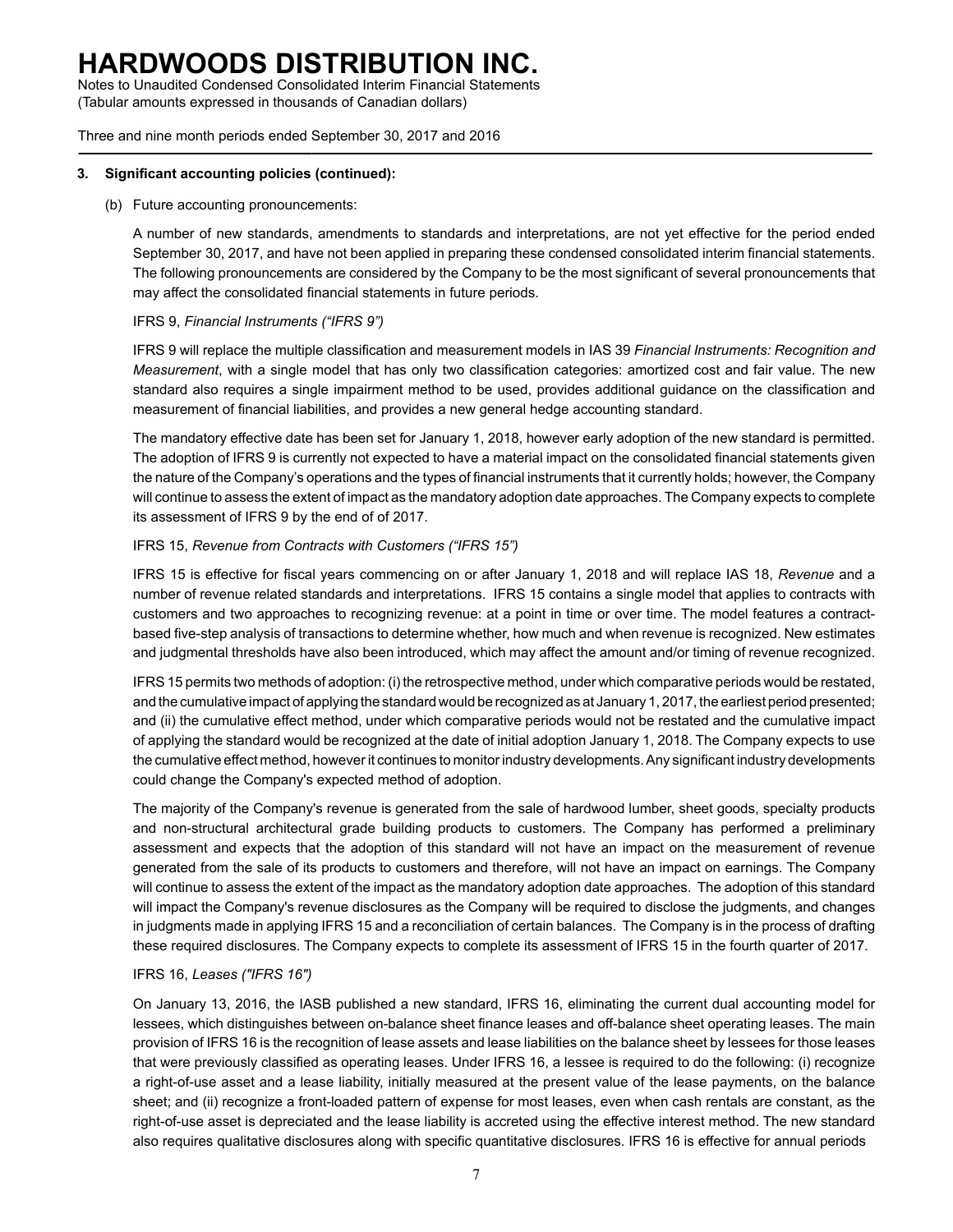Notes to Unaudited Condensed Consolidated Interim Financial Statements (Tabular amounts expressed in thousands of Canadian dollars)

Three and nine month periods ended September 30, 2017 and 2016

#### **3. Significant accounting policies (continued):**

(b) Future accounting pronouncements (continued):

IFRS 16, *Leases ("IFRS 16") (continued)*

beginning on or after January 1, 2019, with earlier adoption permitted. Upon adoption of IFRS 16, the Company's operating leases, which are principally comprised of its warehouse facilities and automobiles, will be recorded in the statement of financial position with a corresponding lease obligation. The Company continues to assess the impact of adopting this standard on its consolidated financial statements.

#### **4. Business acquisitions:**

(a) Rugby acquisition

On July 15, 2016 (the "Acquisition date"), the Company acquired through one of its wholly owned subsidiaries substantially all the assets used in the business of Rugby Acquisition, LLC and its subsidiaries ("Rugby") and assumed certain of Rugby's liabilities (the "Rugby Acquisition") for a base purchase price of \$138.6 million (US\$106.8 million) (the "Purchase Price") plus up to another \$16.9 million (US\$13.0 million) in earn-outs based on future performance. Rugby operates a network of 28 distribution centers in the US and is engaged in the wholesale distribution of non-structural architectural grade building products to customers that supply end-products to the commercial construction market. Rugby also serves industrial, retail, residential and institutional construction end-markets.

The base purchase price was comprised of (i) \$129.6 million (US\$99.8 million) in cash consideration and the assumption of notes payable, and (ii) \$9.0 million (US\$7.0 million) in cash that was immediately used by the sellers to acquire 563,542 common shares of the Company from treasury. The base purchase price paid in cash was adjusted downwards by \$0.9 million (US\$0.7 million) for the value of notes payable assumed by the Company.

The base purchase price was determined on the basis that the sellers deliver working capital, as defined in the asset purchase agreement as net asset value ("NAV"), on closing of the acquisition of between US\$47.5 million and US\$48.5 million and, to the extent that the NAV is outside this range at closing of the Rugby Acquisition, the purchase price would be adjusted on a dollar for dollar basis. As security for the NAV adjustment, the Company retained \$1.0 million (US\$0.8 million) of the base purchase price as a holdback. In March 2017, the Company finalized the NAV and the estimated NAV exceeded the final NAV by \$0.2 million. The Company reduced the holdback amount for the \$0.2 million NAV adjustment and the remaining amount of the holdback was settled in the third quarter of 2017.

The Rugby Acquisition has been accounted for as a business combination using the acquisition method, with the Company being the acquirer and Rugby being the acquiree, and where the assets acquired and liabilities assumed are recorded at their fair values at the Acquisition date.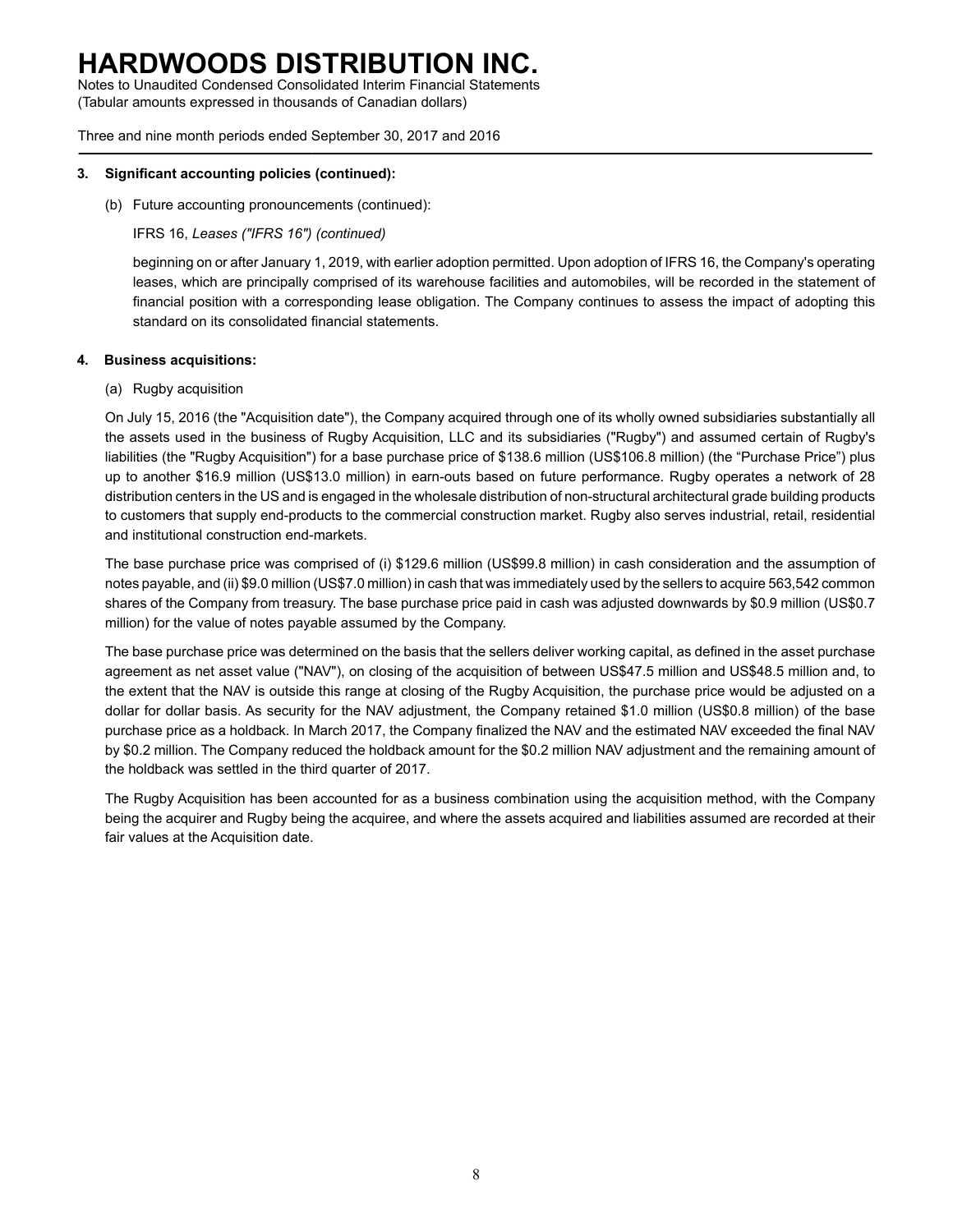Notes to Unaudited Condensed Consolidated Interim Financial Statements (Tabular amounts expressed in thousands of Canadian dollars)

Three and nine month periods ended September 30, 2017 and 2016

#### **4. Business acquisitions (continued):**

(a) Rugby acquisition (continued)

*Fair value of assets acquired and liabilities assumed*

The fair value of Rugby's identified assets and liabilities assumed in accordance with the acquisition method are as follows:

|                                            | US\$          | CDN\$         |
|--------------------------------------------|---------------|---------------|
| Cash consideration                         | \$<br>106,140 | \$<br>137.717 |
| Notes payable assumed                      | 709           | 920           |
| Consideration                              | \$<br>106,849 | \$<br>138,637 |
| Assets acquired and liabilities assumed:   |               |               |
| Accounts and other receivables             | \$<br>28,931  | \$<br>37,538  |
| Inventories                                | 35,546        | 46,121        |
| Prepaid expenses                           | 499           | 647           |
| Non-current receivables                    | 577           | 749           |
| Property plant and equipment               | 3,166         | 4,108         |
| Intangible assets - customer relationships | 15.700        | 20,371        |
| Accounts payable and accrued liabilities   | (18, 314)     | (23, 762)     |
| Identifiable net assets acquired           | 66,105        | 85,772        |
| Goodwill                                   | 40,744        | 52,865        |
| Net assets acquired                        | \$<br>106,849 | \$<br>138,637 |

The goodwill of \$52.9 million (US\$40.7 million) is attributable primarily to the skills and talent of Rugby's workforce, and synergies expected to be achieved in respect of purchasing power with vendors, increases in market share, and operational efficiencies related to the combined operations. The goodwill is deductible for tax purposes.

The intangible asset of \$20.4 million (US\$15.7 million) represents the value of customer relationships acquired and is being amortized over 10 years, which is the period the Company expects to benefit from these relationships. The intangible asset is deductible for tax purposes.

The Company financed the Rugby Acquisition through a combination of an equity offering (the "Bought Deal Financing") (note 9(a)) and a renegotiated Hardwoods USLP Credit Facility (note 8).

Had the Rugby Acquisition occurred on January 1, 2016 management estimates that the Company's consolidated sales would have been approximately \$250.0 million and \$750.1 million and profit before tax would have been approximately \$12.3 million and \$34.9 million for the three and nine month periods ended September 30, 2016, respectively. Included in these condensed consolidated interim financial statements for the three and nine month periods ended September 30, 2017 are sales of \$92.9 million (US\$74.1 million) and \$289.3 million (US\$221.3 million) and profit before tax of \$2.6 million (US\$2.1 million) and \$8.8 million (US\$6.7 million), respectively, relating to Rugby.

(b) Eagle Plywood and Lumber acquisition

On March 13, 2017, the Company acquired through one of its wholly owned subsidiaries substantially all of the assets and assumed certain liabilities of Eagle Plywood and Lumber ("Eagle") for a base purchase price of US\$0.4 million plus up to an additional US\$0.2 million subject to future sales performance.

Eagle is a single site wholesale distributor located in Dallas, Texas distributing architectural grade building products to customers that supply end-products to the residential and commercial construction markets. The acquisition has been accounted for as a business combination using the acquisition method, with the Company being the acquirer and Eagle being the acquiree, and where the assets acquired and liabilities assumed are recorded at their fair values at the acquisition date.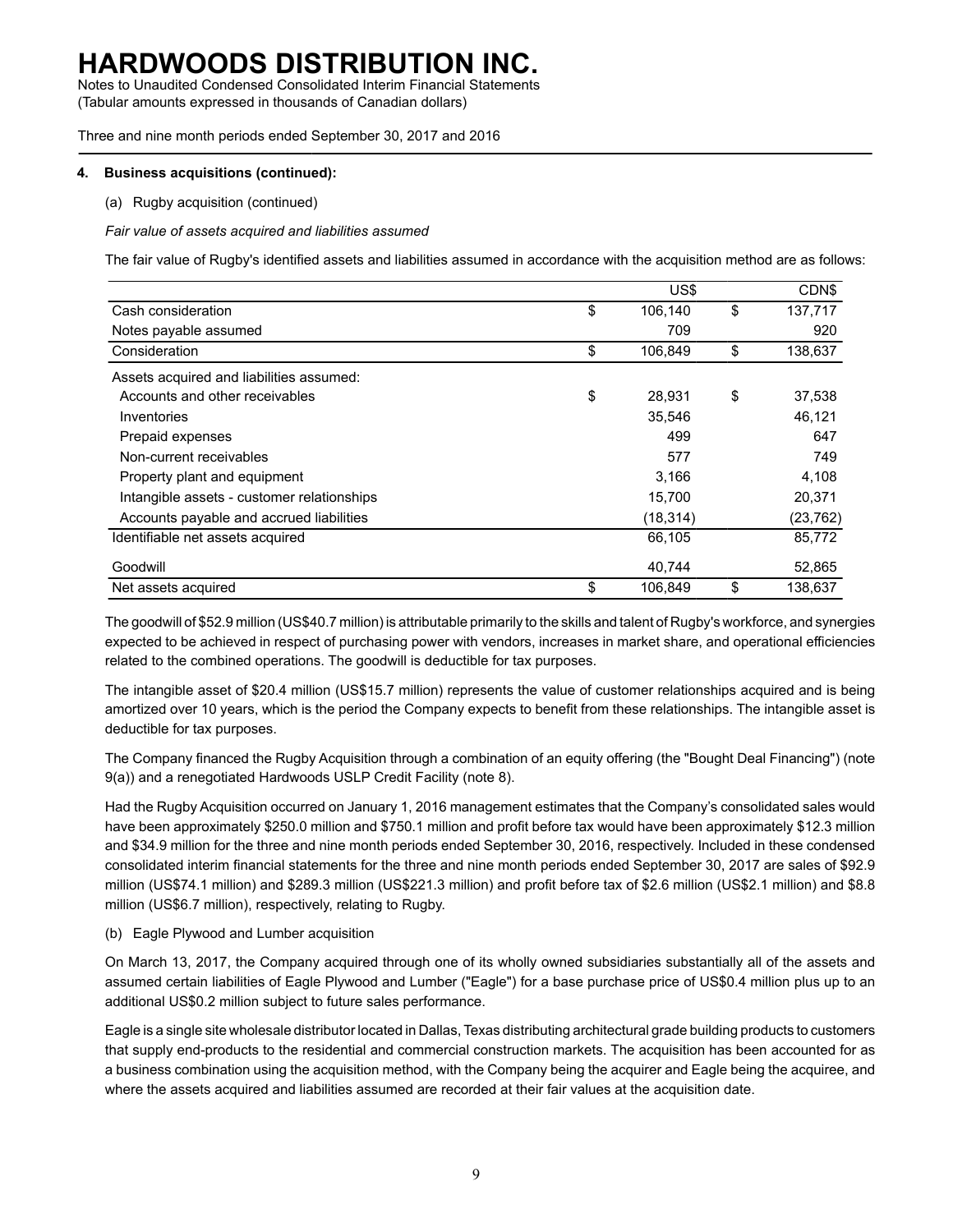Notes to Unaudited Condensed Consolidated Interim Financial Statements (Tabular amounts expressed in thousands of Canadian dollars)

Three and nine month periods ended September 30, 2017 and 2016

#### **4. Business acquisitions (continued):**

(c) Downes & Reader Hardwood Company Inc. acquisition

On July 17, 2017, the Company acquired through one of its wholly owned subsidiaries substantially all of the assets and assumed certain liabilities of Downs & Reader Hardwood Company Inc. ("D&R") for a total value of \$7.4 million (US\$5.9 million). The fair value of D&R's identified assets and liabilities assumed in accordance with the acquisition consisted of accounts and other receivables of \$1.4 million (US\$1.1 million), inventories of \$7.8 million (US\$6.2 million), property, plant and equipment of \$1.9 million (US\$1.5 million) and accounts payable and accrued liabilities of \$3.7 million (US\$2.9 million).

D&R is a distributor of hardwood lumber with four locations in the US Northeast and services both the wholesale and retail customer segments. The D&R acquisition has been accounted for as a business combination using the acquisition method, with the Company being the acquirer and D&R being the acquiree, and where the assets acquired and liabilities assumed are recorded at their fair values at the acquisition date.

The Company financed the D&R acquisition through drawings from its Hardwoods USLP Credit Facility.

### **5. Capital management:**

The Company's policy is to maintain a strong capital base so as to maintain investor, creditor and market confidence and to sustain future growth of the business. The Company considers its capital to be, bank indebtedness (net of cash) and shareholders' equity.

The Company's capitalization is as follows:

|                          |    | September 30,<br>2017 |      | December 31,<br>2016 |
|--------------------------|----|-----------------------|------|----------------------|
| Cash                     | \$ | $(322)$ \$            |      | (766)                |
| <b>Bank indebtedness</b> |    | 107,623               |      | 97,886               |
| Shareholder's equity     |    | 233.471               |      | 225,999              |
| Total capitalization     | Œ  | 340.772               | - \$ | 323,119              |

The terms of the Company's US and Canadian credit facilities are described in note 8. The terms of the agreements with the Company's lenders provide that distributions cannot be paid by its subsidiaries in the event that its subsidiaries do not meet certain credit ratios, as applicable. The Company's operating subsidiaries were compliant with all required credit ratios under the US and Canadian credit facilities as at September 30, 2017 and December 31, 2016, and accordingly there were no restrictions on distributions arising from non-compliance with financial covenants.

Dividends are one way the Company manages its capital. Dividends are declared having given consideration to a variety of factors including the outlook for the business and financial leverage. There were no changes to the Company's approach to capital management during the three and nine month periods ended September 30, 2017.

On August 10, 2017, the Company declared a cash dividend of \$0.0725 per common share to shareholders of record as of October 16, 2017. The dividend was paid to shareholders on October 27, 2017. On November 10, 2017, the Company declared a cash dividend of \$0.0725 per common share to shareholders of record as of January 15, 2018, to be paid on January 26, 2018.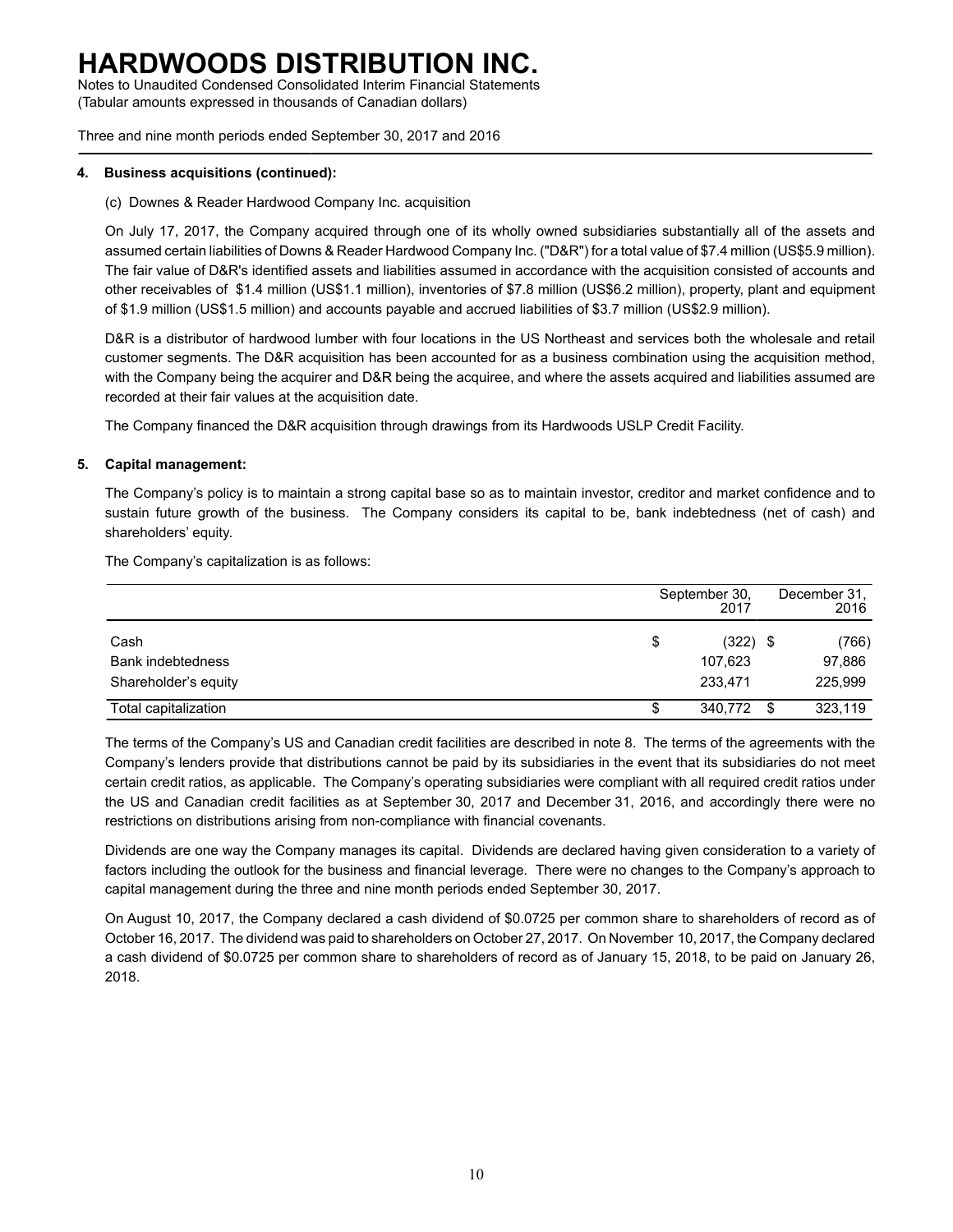Notes to Unaudited Condensed Consolidated Interim Financial Statements (Tabular amounts expressed in thousands of Canadian dollars)

Three and nine month periods ended September 30, 2017 and 2016

#### **6. Accounts and other receivables:**

The following is a breakdown of the Company's current and non-current receivables and represents the Company's principal exposure to credit risk.

|                                                  | September 30,<br>2017 | December 31,<br>2016 |
|--------------------------------------------------|-----------------------|----------------------|
| Trade accounts receivable - Canada               | \$<br>16,553          | \$<br>14,246         |
| Trade accounts receivable - United States        | 92,251                | 81,776               |
| Sundry receivable                                | 2,782                 | 2,417                |
| Current portion of non-current receivables       | 679                   | 1,133                |
|                                                  | 112,265               | 99,572               |
| Less:                                            |                       |                      |
| Allowance for credit loss                        | 5,126                 | 5,038                |
|                                                  | \$<br>107,139         | \$<br>94,534         |
| Non-current receivables:                         |                       |                      |
| Employee housing loans                           | \$<br>358             | \$<br>424            |
| Customer notes                                   | 455                   | 758                  |
| Security deposits                                | 1,374                 | 1,329                |
|                                                  | 2,187                 | 2,511                |
| Less:                                            |                       |                      |
| Current portion, included in accounts receivable | 679                   | 1,133                |
|                                                  | \$<br>1,508           | \$<br>1,378          |

The aging of trade receivables is:

|                       |    | September 30,<br>2017 | December 31,<br>2016 |        |  |
|-----------------------|----|-----------------------|----------------------|--------|--|
| Current               | \$ | 80,240                | - \$                 | 70,936 |  |
| 1 - 30 days past due  |    | 19.677                |                      | 17,467 |  |
| 31 - 60 days past due |    | 5,167                 |                      | 4,957  |  |
| 60+ days past due     |    | 3,720                 |                      | 2,662  |  |
|                       | S  | 108.804               | S                    | 96,022 |  |

The Company determines its allowance for credit loss based on its best estimate of the net recoverable amount by customer account. Accounts that are considered uncollectable are written off. The total allowance at September 30, 2017 was \$5.1 million (December 31, 2016 - \$5.0 million). The amount of the allowance is considered sufficient based on the past experience of the business, current and expected collection trends, the security the Company has in place for past due accounts and management's regular review and assessment of customer accounts and credit risk.

Bad debt expense, net of recoveries, for the three month period ended September 30, 2017 was \$0.1 million which equates to 0.03% of sales (three month period ended September 30, 2016 - \$0.2 million, being 0.1% of sales). For the nine month period ended September 30, 2017, net bad debt expense was \$0.6 million being 0.1% of sales (nine month period ended September 30, 2016 - \$0.8 million, being 0.1% of sales).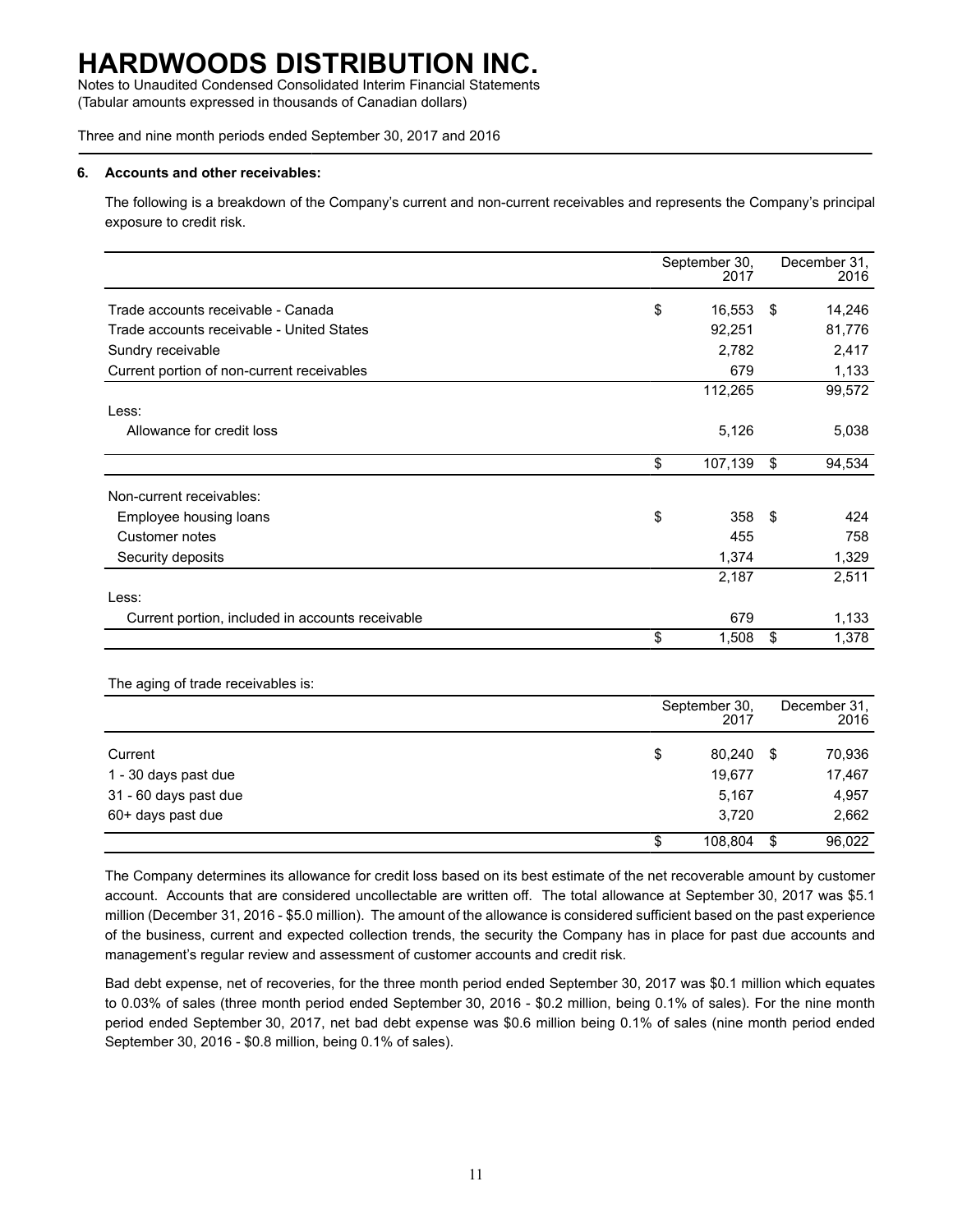Notes to Unaudited Condensed Consolidated Interim Financial Statements (Tabular amounts expressed in thousands of Canadian dollars)

Three and nine month periods ended September 30, 2017 and 2016

#### **7. Inventories:**

|                  | September 30,<br>2017 |     | December 31.<br>2016 |
|------------------|-----------------------|-----|----------------------|
| Raw materials    | \$<br>1,240           | -\$ | 1,779                |
| Work in process  | 4,485                 |     | 5,021                |
| Goods in-transit | 8,111                 |     | 10,927               |
| Finished goods:  |                       |     |                      |
| Lumber           | 50,378                |     | 43,279               |
| Sheet goods      | 79,114                |     | 76,224               |
| Specialty        | 30,387                |     | 27,317               |
|                  | 173,715<br>\$         | -\$ | 164,547              |

The Company regularly reviews and assesses the condition and value of its inventories and records write-downs to net realizable value as necessary.

Inventory related expenses are included in the condensed consolidated interim statement of comprehensive income as follows:

|                                                       | Three months ended |                      |      |                      | Nine months ended |                      |  |                       |  |
|-------------------------------------------------------|--------------------|----------------------|------|----------------------|-------------------|----------------------|--|-----------------------|--|
|                                                       |                    | September<br>30.2017 |      | September<br>30.2016 |                   | September<br>30.2017 |  | September<br>30, 2016 |  |
| Inventory write-downs, included in cost of goods sold | \$                 | 443 \$               |      | 398                  | \$                | $1.349$ \$           |  | 1,142                 |  |
| Cost of inventory sold                                |                    | 200,725              |      | 183,940              |                   | 615.056              |  | 432,851               |  |
| Other cost of goods sold                              |                    | 8.973                |      | 7.643                |                   | 27.180               |  | 16,766                |  |
| Total cost of goods sold                              | S.                 | 209.698              | - \$ | 191,583              | \$                | 642.236 \$           |  | 449.617               |  |

### **8. Bank indebtedness:**

|                                              |    | September 30,<br>2017 |   | December 31,<br>2016 |
|----------------------------------------------|----|-----------------------|---|----------------------|
| Cheques issued in excess of funds on deposit | \$ | 2,077                 | S | 480                  |
| Credit facility, Hardwoods LP                |    | 8.806                 |   | 12,546               |
| Credit facility, Hardwoods USLP              |    |                       |   |                      |
| (September 30, 2017 - US\$77,681             |    |                       |   |                      |
| December 31, 2016 - US\$63,398)              |    | 96.740                |   | 84,860               |
|                                              | S  | 107.623               |   | 97.886               |

Bank indebtedness consists of cheques issued in excess of funds on deposit and advances under operating lines of credit (the "Credit Facilities") available to subsidiaries of the Company, Hardwoods Specialty Products LP ("Hardwoods LP") and Hardwoods Specialty Product USLP ("Hardwoods USLP").

The Credit Facilities are payable in full at maturity. The Credit Facilities are revolving credit facilities which the Company may terminate at any time without prepayment penalty. The Credit Facilities bear interest at a floating rate based on the Canadian or US prime rate (as the case may be), LIBOR or bankers' acceptance rates plus, in each case, an applicable margin. Letters of credit are also available under the Credit Facilities on customary terms for facilities of this nature. Commitment fees and standby charges usual for borrowings of this nature were and are payable.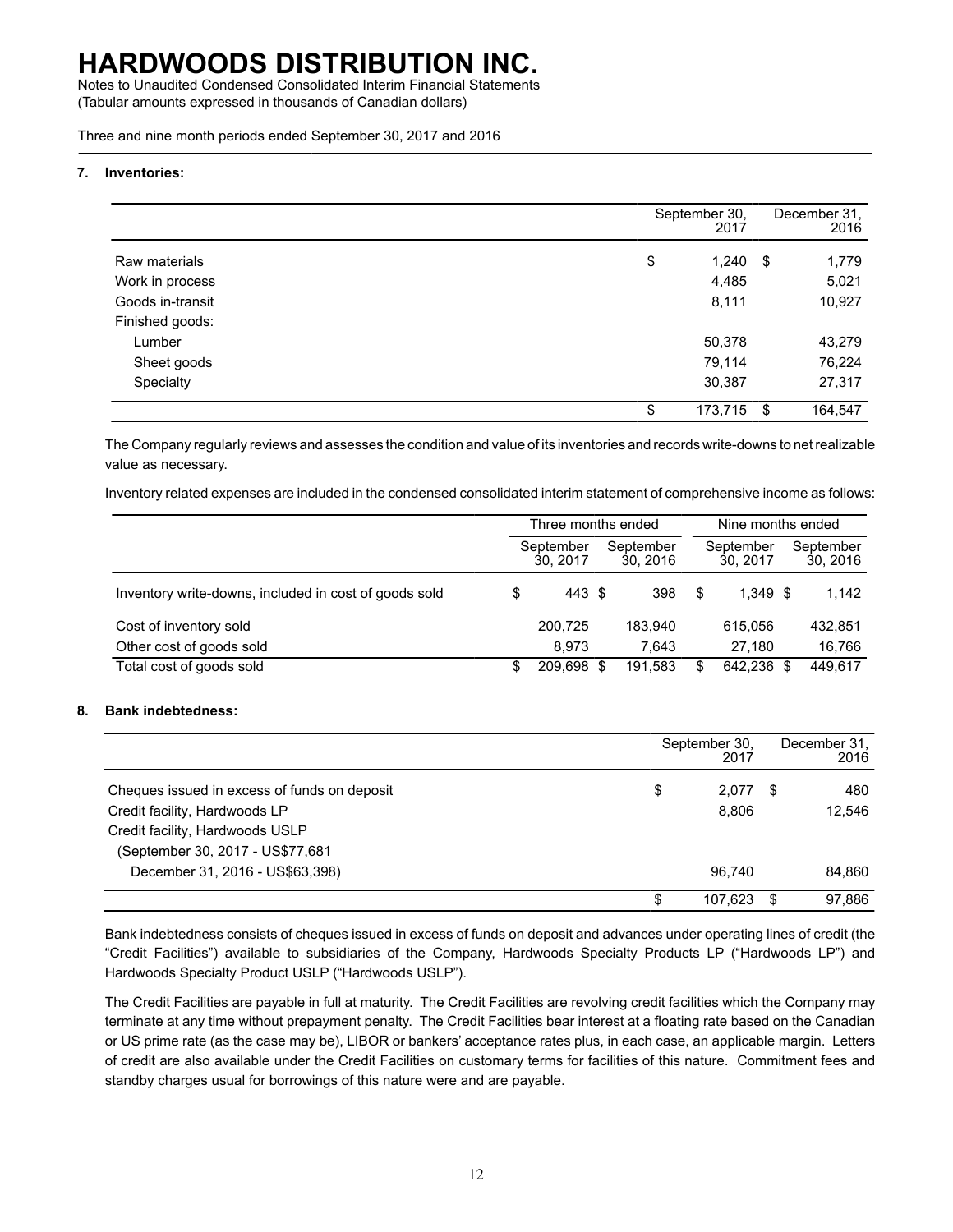Notes to Unaudited Condensed Consolidated Interim Financial Statements (Tabular amounts expressed in thousands of Canadian dollars)

Three and nine month periods ended September 30, 2017 and 2016

### **8. Bank indebtedness (continued):**

### *Hardwoods LP Credit Facility ("LP Credit Facility")*

In February 2017 the LP Credit Facility was amended to increase the amount made available under the facility from \$20.0 million to \$25.0 million. The LP Credit Facility matures in August 2021. The amount made available under the LP Credit Facility is limited to the extent of 90% of the net book value of eligible accounts receivable and the lesser of 60% of the book value or 85% of appraised value of eligible inventories with the amount based on inventories not to exceed 60% of the total amount to be available. Certain identified accounts receivable and inventories are excluded from the calculation of the amount available under the LP Credit Facility. Hardwoods LP is required to maintain a fixed charge coverage ratio of not less than 1.0 to 1. However, this covenant does not apply so long as the unused availability under the credit line is in excess of \$2.0 million. At September 30, 2017, the LP Credit Facility has unused availability of \$15.4 million, before cheques issued in excess of funds on deposit of \$2.1 million (December 31, 2016 - \$6.9 million, cheques issued in excess of funds on deposit - \$0.5 million).

### *Hardwoods USLP Credit Facility ("USLP Credit Facility")*

In July 2016, in connection with the closing of the Rugby Acquisition, a subsidiary of the Company entered into a new USLP Credit Facility with its lender, and has made the funds available to Hardwoods USLP. The USLP Credit Facility has a five year term and can be prepaid at any time with no prepayment penalty. The USLP Credit Facility is guaranteed by certain of the Company's subsidiaries and replaced the previous credit facility. The USLP Credit Facility consists of a revolving credit facility of up to US\$125.0 million with the amount made available limited to the extent of 85% of the value of eligible accounts receivable, and 60% of the value of eligible inventory plus the lesser of (i) 55% of the book value of eligible in-transit inventory or (ii) \$2.0 million.

The financial covenants under the USLP Credit Facility include, among others, a springing fixed charge coverage ratio of 1.0 to 1, triggered if excess availability under the USLP Credit Facility falls below 10% of the USLP Credit Facility at any time.

In addition to the financial covenants, the ability of the Company's US subsidiaries to pay distributions and dividends, complete acquisitions, make additional investments, take on additional indebtedness, allow its assets to become subject to liens, complete affiliate transactions and make capital expenditures are limited and subject to the satisfaction of certain conditions.

At September 30, 2017, the USLP Credit Facility has unused availability of \$50.5 million (US\$40.4 million), before cheques issued in excess of funds on deposit of nil. At December 31, 2016, the USLP Credit Facility had unused availability of \$50.9 million (US\$37.9 million), before cheques issued in excess of funds on deposit of nil.

The Company has a letter of credit outstanding at September 30, 2017 totaling \$1.3 million (US\$1.0 million) (December 31, 2016 - \$0.8 million (US\$0.6 million) against the USLP Credit Facility to support self-insured benefit claims.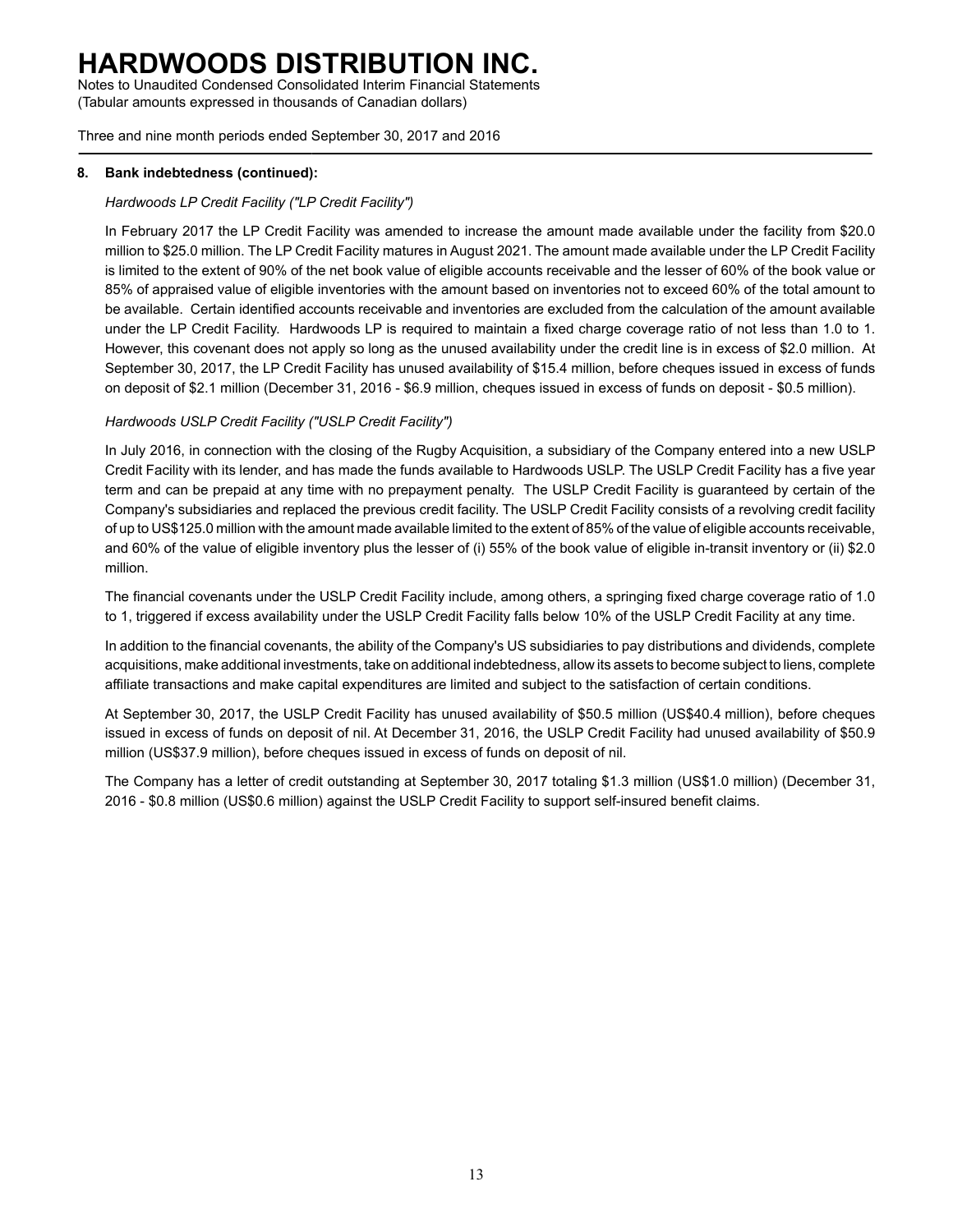Notes to Unaudited Condensed Consolidated Interim Financial Statements (Tabular amounts expressed in thousands of Canadian dollars)

Three and nine month periods ended September 30, 2017 and 2016

#### **9. Share capital:**

(a) Share capital

A continuity of share capital is as follows:

|                                                                                                           | <b>Shares</b> |    | Total   |
|-----------------------------------------------------------------------------------------------------------|---------------|----|---------|
| Balance at December 31, 2015                                                                              | 16,762,071    | S  | 46.859  |
| Bought deal financing - conversion of subscription receipts, net of share issue<br>costs of \$3.1 million | 3,966,350     |    | 54,434  |
| Issued concurrent with the Rugby acquisition (note 4(a))                                                  | 563.542       |    | 9.091   |
| Issued pursuant to long term incentive plan                                                               | 58,607        |    | 1,162   |
| Deferred income tax on share issue costs                                                                  |               |    | 816     |
| Share adjustment                                                                                          | 2             |    |         |
| Balance at December 31, 2016                                                                              | 21,350,572    |    | 112,362 |
| Issued pursuant to long term incentive plan                                                               | 13.035        |    | 156     |
| Balance at September 30, 2017                                                                             | 21,363,607    | S. | 112.518 |

In July 2016, the Company issued 563,542 common shares for cash consideration to the sellers of Rugby in accordance with the terms of the Rugby Acquisition (note 4(a)) and issued 3,966,350 common shares as part of the financing arrangement related to the Rugby Acquisition, as described below.

### *Bought Deal Financing*

In connection with the Rugby Acquisition, the Company entered into an agreement with a syndicate of investment dealers pursuant to which the underwriters agreed to purchase for resale to the public on a bought deal basis 3,449,000 subscription receipts of the Company, at a price of \$14.50 per receipt with an over-allotment option for an additional 517,350 subscription receipts for gross overall proceeds of \$57.5 million (\$54.4 million net of fees associated with the offering).

On June 30, 2016, the Bought Deal Financing closed and \$50.0 million, representing 3,449,000 subscription receipts, was received by the Company and was held in escrow pending the closing of the Rugby Acquisition. Each subscription receipt was converted to one common share of the Company on the Acquisition date for no additional consideration in accordance with the terms of the subscription agreement. The over-allotment option, representing 517,350 subscription receipts, was fully exercised by the underwriters in July 2016 and these subscription receipts were also converted on the basis of one subscription receipt to one common share of the Company on the Acquisition date.

### (b) Long Term Incentive Plan ("LTIP"):

A continuity of the LTIP Shares outstanding is as follows:

|                                         | Performance<br><b>Shares</b> | Restricted<br><b>Shares</b> |
|-----------------------------------------|------------------------------|-----------------------------|
| Balance at December 31, 2015            | 49.209                       | 86,827                      |
| LTIP shares issued during the year      | 20,502                       | 53,166                      |
| LTIP shares forfeited during the year   | (2,763)                      | (8, 292)                    |
| LTIP shares settled                     | (8,347)                      | (58,040)                    |
| Balance at December 31, 2016            | 58,601                       | 73,661                      |
| LTIP shares issued during the period    | 87,594                       | 128,197                     |
| LTIP shares forfeited during the period | (10, 975)                    | (2, 119)                    |
| LTIP shares settled                     | (13, 714)                    |                             |
| Balance at September 30, 2017           | 121,506                      | 199,739                     |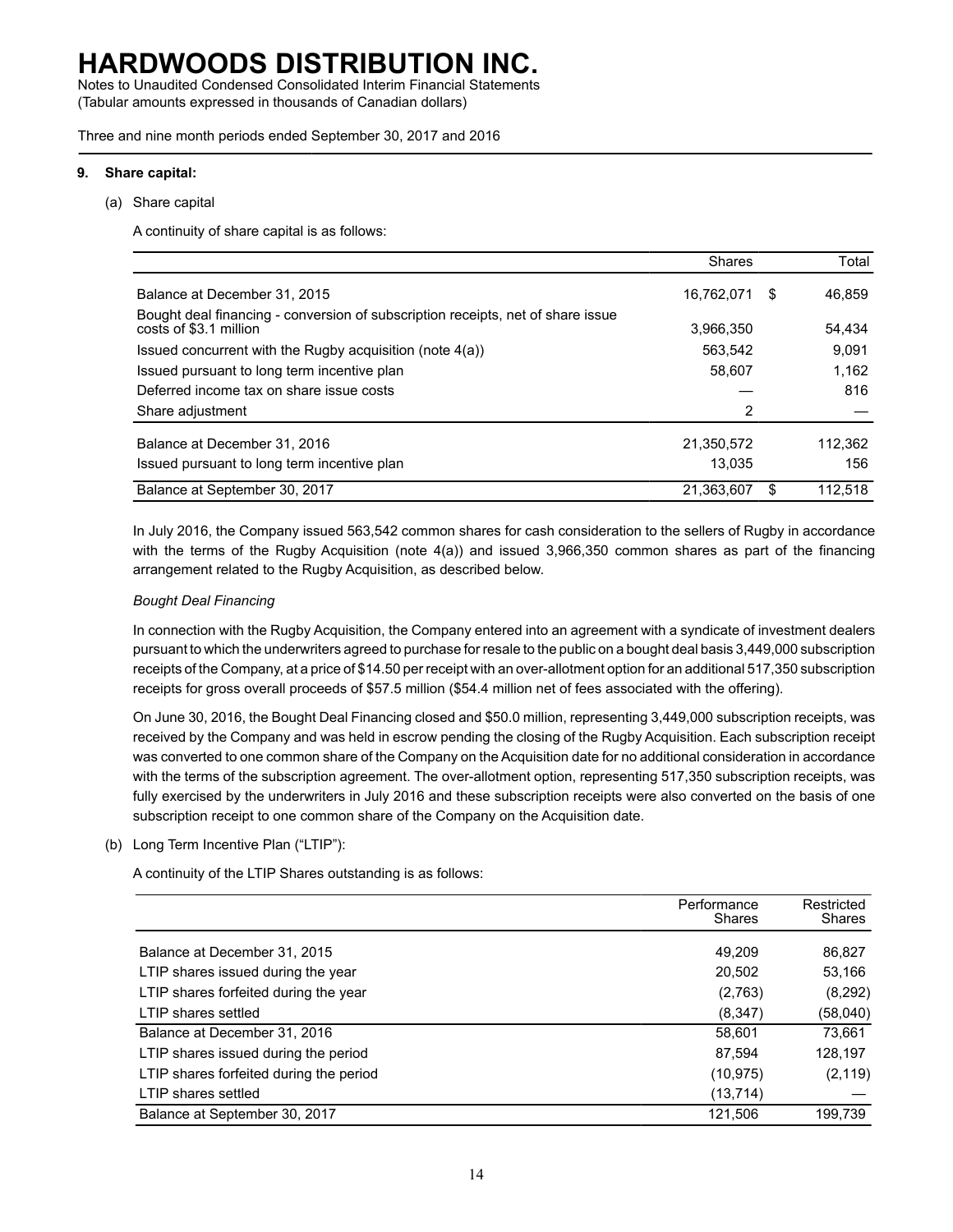Notes to Unaudited Condensed Consolidated Interim Financial Statements (Tabular amounts expressed in thousands of Canadian dollars)

Three and nine month periods ended September 30, 2017 and 2016

### **9. Share capital (continued):**

(b) Long Term Incentive Plan ("LTIP") (continued):

LTIP compensation expense of \$1.7 million was recognized in the condensed consolidated interim statement of comprehensive income for the three month period ended September 30, 2017 (September 30, 2016 - \$0.3 million) and \$2.7 million for the nine month period ended September 30, 2017 (September 30, 2016 - \$1.0 million). The equity classified portion of the LTIP compensation expense was \$1.9 million (September 30, 2016 - \$1.0 million) and the liability classified portion was \$0.8 million as at September 30, 2017 (December 31, 2016 - nil).

The key estimate in determining the compensation in any period is whether the performance criteria have been met and the amount of the payout multiplier on the Performance Shares. The payout multiplier is reviewed and approved by the Company's compensation committee on an annual basis. The liability associated with the cash-settled awards is recorded in accounts payable and accrued liabilities, for amounts expected to be settled within one year, and in other liabilities for amounts to be settled in excess of one year.

(c) Weighted average shares:

The calculation of basic and fully diluted net profit per share is based on the net profit for the three month period ended September 30, 2017 of \$7.3 million (September 30, 2016 - \$7.3 million) and nine month period ended September 30, 2017 of \$25.0 million (September 30, 2016 - \$17.3 million). The weighted average number of common shares outstanding in each of the reporting periods was as follows:

|                                           | Three months ended   |                      | Nine months ended    |                       |  |
|-------------------------------------------|----------------------|----------------------|----------------------|-----------------------|--|
|                                           | September<br>30.2017 | September<br>30.2016 | September<br>30.2017 | September<br>30, 2016 |  |
| Issued ordinary shares at beginning of    |                      |                      |                      |                       |  |
| the period                                | 21,363,607           | 16,778,767           | 21,350,572           | 16,762,071            |  |
| Effect of shares issued during the period |                      |                      |                      |                       |  |
| Pursuant to long-term incentive plan      |                      |                      | 4.393                | 8,438                 |  |
| Pursuant to Bought Deal Financing         |                      | 3,305,292            |                      | 1,101,764             |  |
| Pursuant to Rugby acquisition             |                      | 469,618              |                      | 156,539               |  |
| Weighted average common shares - basic    | 21,363,607           | 20,553,677           | 21,354,965           | 18,028,812            |  |
| Effect of dilutive securities:            |                      |                      |                      |                       |  |
| Long-term incentive plan                  | 174,771              | 169,097              | 145,548              | 166,589               |  |
| Weighted average common shares - diluted  | 21,538,378           | 20,722,774           | 21.500.513           | 18.195.401            |  |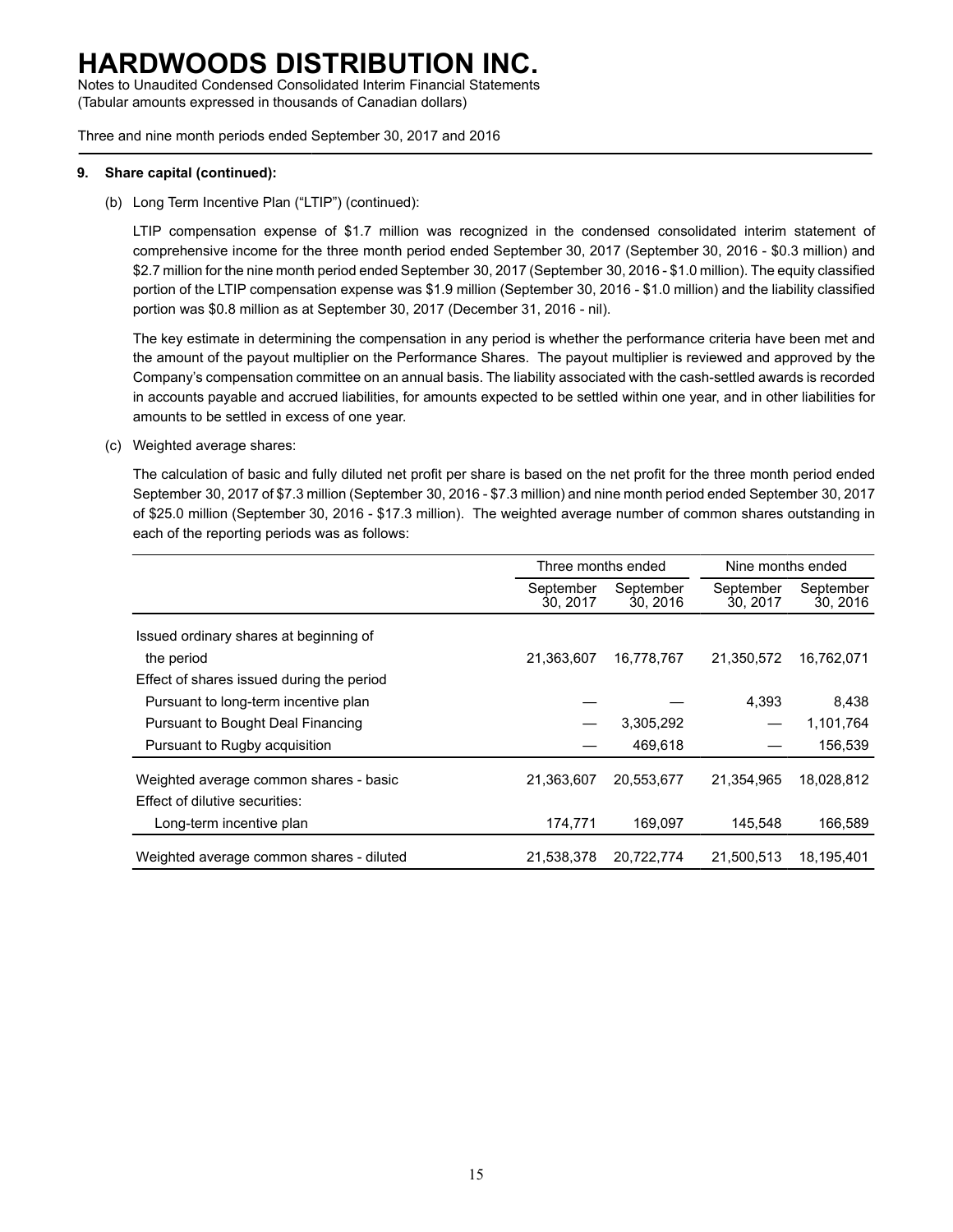Notes to Unaudited Condensed Consolidated Interim Financial Statements (Tabular amounts expressed in thousands of Canadian dollars)

Three and nine month periods ended September 30, 2017 and 2016

#### **10. Finance income and expense:**

|                                         |      | Three months ended    |                       | Nine months ended  |                                     |  |  |
|-----------------------------------------|------|-----------------------|-----------------------|--------------------|-------------------------------------|--|--|
|                                         | Note | September 30,<br>2017 | September 30,<br>2016 | 2017               | September 30, September 30,<br>2016 |  |  |
| Finance expense:                        |      |                       |                       |                    |                                     |  |  |
| Interest on bank indebtedness           | 8    | \$<br>$(731)$ \$      | (587)                 | $(2,097)$ \$<br>\$ | (1,068)                             |  |  |
| Accretion of finance lease obligation   |      | (46)                  | (42)                  | (141)              | (99)                                |  |  |
| Total finance expense                   |      | (777)                 | (629)                 | (2, 238)           | (1, 167)                            |  |  |
| Finance income:                         |      |                       |                       |                    |                                     |  |  |
| Interest on trade receivables, customer |      |                       |                       |                    |                                     |  |  |
| notes, and employee loans               | 6    | 122                   | 127                   | 348                | 295                                 |  |  |
| Foreign exchange gain                   |      | 25                    | 536                   | 65                 | 75                                  |  |  |
| Total finance income                    |      | 147                   | 663                   | 413                | 370                                 |  |  |
| Net finance (expense) income            |      | \$<br>$(630)$ \$      | 34                    | \$<br>$(1,825)$ \$ | (797)                               |  |  |

### **11. Segment reporting:**

Information about geographic areas is as follows:

|                                                                    |    | Three months ended    |  |                       | Nine months ended |                       |  |                       |
|--------------------------------------------------------------------|----|-----------------------|--|-----------------------|-------------------|-----------------------|--|-----------------------|
|                                                                    |    | September 30,<br>2017 |  | September 30,<br>2016 |                   | September 30,<br>2017 |  | September 30,<br>2016 |
| Revenue from external customers:<br>Canada<br><b>United States</b> | \$ | 34,497 \$<br>222,753  |  | 32.909<br>202.519     | S                 | 104,254 \$<br>685.354 |  | 98,259<br>451,613     |
|                                                                    | S  | 257.250 \$            |  | 235.428               | \$                | 789,608 \$            |  | 549,872               |

|                                               | September 30,<br>2017 |                  |    | December 31,<br>2016 |  |  |
|-----------------------------------------------|-----------------------|------------------|----|----------------------|--|--|
| Non-current assets <sup>(1)</sup> :<br>Canada | \$                    | 1.475            | \$ | 1,552                |  |  |
| <b>United States</b>                          | \$                    | 87,743<br>89,218 | ۰D | 93,979<br>95,531     |  |  |

 $(1)$  Excludes financial instruments and deferred income taxes.

### **12. Seasonality:**

The Company is subject to seasonal influences. Historically, the first and fourth quarters are seasonally slower periods for construction activity and therefore demand for hardwoods products.